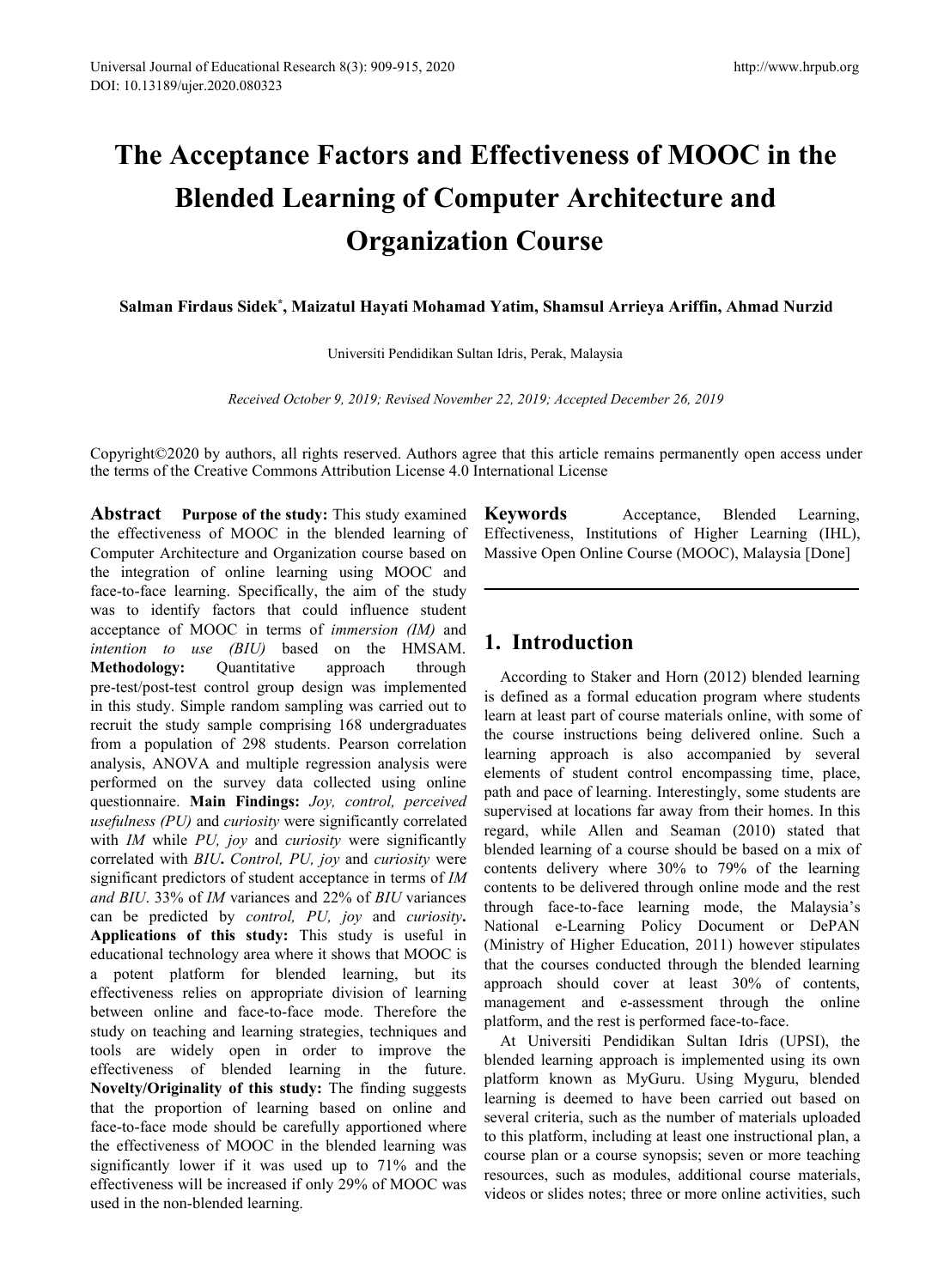as forum, personal message, wiki, announcement or web seminar; and two or more online assessments, such as online quizzes, assignments, portfolios and journals.

As stated in the Executive Summary of Malaysia Education Blueprint for Higher Education for 2015 to 2025 (Ministry of Education Malaysia, 2015) [Done] that contains 10 shifts, online learning approach is considered as an important platform to transform Malaysia into an international education hub by expanding the access to its educational programs for the world community's lifelong learning through the ninth shift, namely Globalized Online Learning (GOL). To realise this shift, MOE has proposed blended learning as a pedagogical approach that needs to be applied in all Malaysia's Institutions of Higher Learning (IHLs). To initiate this effort, 10 common courses in the IHLS have been converted into Massive Open Online Courses (MOOCs) and implemented on the Open Learning platform. Naturally, such an effort requires the necessary transformation entailing Malaysia's education system to employ MOOCs to help make Malaysia as the first country in the world to lead the MOOC integration of courses at the international level. In this regard, UPSI has been given the responsibility to develop MOOC learning materials for several courses, namely Computer Architecture and Organization (CAO), Blog and Website Development (PBLW), and Special Needs Children (KBK). As of May 2017, the CAO course has attracted 1141 students from around the world. In contrast, PBLW and KBK courses have only recorded 79 and 69 students, respectively.

Since the use of MOOC, the instruction of CAO course has shifted to a new learning approach that is now being fully applied in UPSI. Inevitably, there are certainly many challenges and issues arising from its implementation. For this reason, the researchers carried out this study with the main aim to identify factors that may influence the acceptance of student of the integration of MOOC into the traditional face-to-face learning method and to evaluate the effectiveness of its implementation in the learning process.

# **2. Literature Review**

#### **Blended Learning: Malaysia Edu-landscape**

A study entitled *Students Perceptions on Blended Learning* conducted by Abdul and Aris (2016) involving a group of Sultan Abdul Halim Polytechnic's (POLIMAS) students found that the majority of students knew and were aware about the blended learning concept. Surprisingly, the findings showed that the majority of students viewed the blended learning approach to be less fun, and yet they persisted in using it for their learning activities. Abdul and Aris (2016) suggested one of the reasons for this conflicting finding is that they might have recognised and acknowledged the benefits of the blended learning approach. In the same study, she found that a number of internal and external factors, such as students' attitudes, curiosity, and peer influence, also affected the practice of blended learning among the POLIMAS students.

In another study entitled *The Suitability of Blended Learning from The Perspective of Postgraduate Student,*conducted by Mohd and Khalid (2016) which focused on the perception and acceptance factors of students found that students viewed blended learning and conventional learning to be equally important that should be implemented in their college. This finding suggests that students view both learning approaches to be equally important, thus underscoring the need to expand the use of blended learning approach for student learning.

Another interesting study was carried out by Mohd (2016) that focused on the impact of blended learning on students' academic performance, autonomy, and student motivation. Specifically, this study compared the differences in the above constructs between two groups of student that used blended learning and conventional learning approach among 116 high school students in the learning of an English subject. Interestingly, she found that there was no significant difference in students' academic performance, but students' autonomy and motivation were significantly higher for those that used the blended learning approach.

#### **Massive Open Online Course (MOOC)**

To date, MOOCs has evolved into several strands, such as cMOOCs, xMOOCs, BOOCs, DOCCs, LOOCs, MOORs, SPOCs, and SMOCs. Such changes have prompted many researchers to examine the challenges and factors that motivate the use of MOOC in the teaching and learning process (Chauhan, 2014). For example, Hew and Cheung (2014) reviewed 25 articles and found three main determinants that encourage instructors to use MOOC as follows: i) the motivational intrigue's sense, ii) the eageress to get personal rewards (egoistic), and iii) the altruism's sense. They also found four key challenges in using MOOC in teaching and learning as follows: (i) the difficulty in evaluating student's work, (ii) the sense of speaking to a vacuum due to the absence of student immediate feedback, (iii) the relatively longer and expensive operations, and iv) the lack of student participation in online forums. More revealingly, they discovered that almost 90% of students had stopped using blended learning, citing several reasons such as lack of incentives, lack of focus in discussion forums, inadequate previous knowledge about related topics, unpredictable expectations of courses, failure to understand contents, lack of avenues to which students could seek help, and lack of time due to other priorities and commitments.

The above findings are consistent with Alraimi, Zo and Ciganek (2015) research findings based on an extensive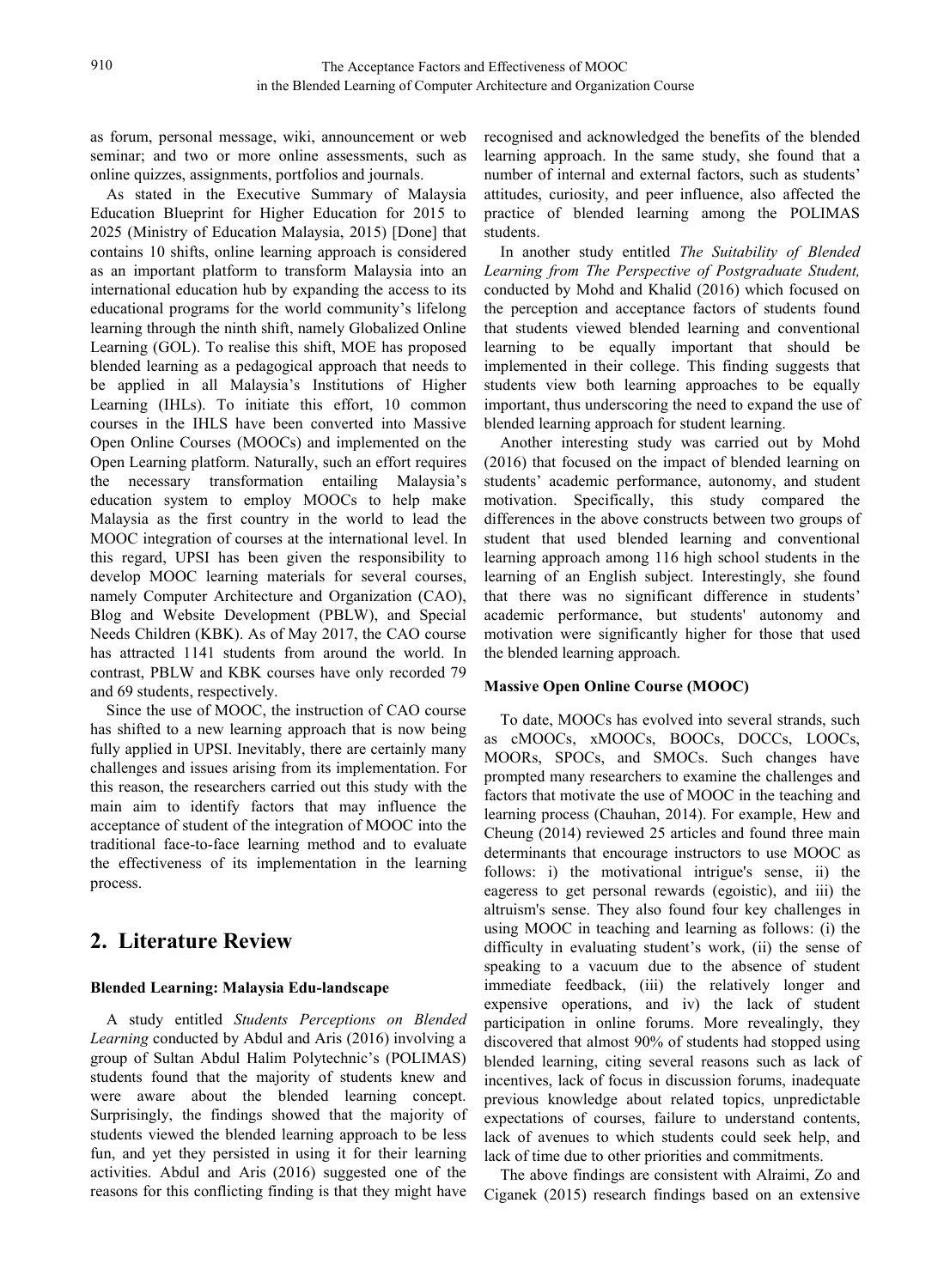review of several studies of Breslow et al. (2013), Ho et al.  $(2014)$ , Jordan  $(2014)$  and Kolowich  $(2014)$ , indicating that only a small percentage of students of less than 10%<br>would complete online courses on the MOOC platform Hedonic-Motivation System would complete online courses on the MOOC platform. Arguably, such findings reflect the success of completion the course was not the best measurement of assessing the MOOC effectiveness (Chauhan, 2014; Ho et al., 2014; Jordan, 2014) [Done]. However, the low percentage of students completing the online courses still calls into question the effectiveness of using MOOC in learning (Chafkin, 2013; Marcus, 2013). [Done]

#### **Hedonic-Motivation System Adoption Model (HMSAM)**

Hedonic-Motivation System Adoption Model (HMSAM), as shown in Fig. 1, is the acceptance model for Hedonic-Motivation System (HMS). It was developed based on the acceptance model proposed by Heijden (2004). In essence, HMS is based on the alternative theory perspective that focuses on learning motivation that contributes to the acceptance in the context of process orientation. In such a case, cognitive absorption (CA) seems more prominent as intrinsic motivation rather than as extrinsic motivation.



**Figure 1.** HMSAM

In fact, Heijden's model is a variant of the Technology Acceptance Model (TAM), with the latter being commonly used by researchers to study the adoption of new technologies based on intrinsic motivation. Moreover, TAM is used to describe individual's acceptance level of information systems based on two main factors, namely *perceived ease of use (PEOU)* and *perceived usefulness (PU),*which in turn influence users' *attitude* and *behavioural intention to use (BIU)* (Davis, Bagozzi, & Warshaw, 1989).

Premised on the HMSAM, Lowry, Gaskin, Twyman, Hammer and Roberts (2013) further refined Heijden's acceptance model by adding other CA elements, such as *perceived usefulness,curiosity, joy, control, focus immersion,* and *temporal dissociation* as key elements of the relationship between *PEOU* and *BIU*. In this regard, CA is deemed to be the strongest factor to influence *BIU*. However, *focus immersion* and *temporal dissociation* have been removed from other CA components because of their synchronous effect, making *immersion (IM)* (in addition to *BIU*) as another vital factor in the revised model as shown in Fig. 1. Fig. 1 clearly shows that *curiosity* and *joy* can affect both *IM* and *BIU*, but *control* can only affect *IM*. Therefore, the combination of intrinsic motivation and flow-based cognitive absorption (CA) serves as the basis of HMSAM to measure the acceptance of actual system use through *BIU* and *IM*.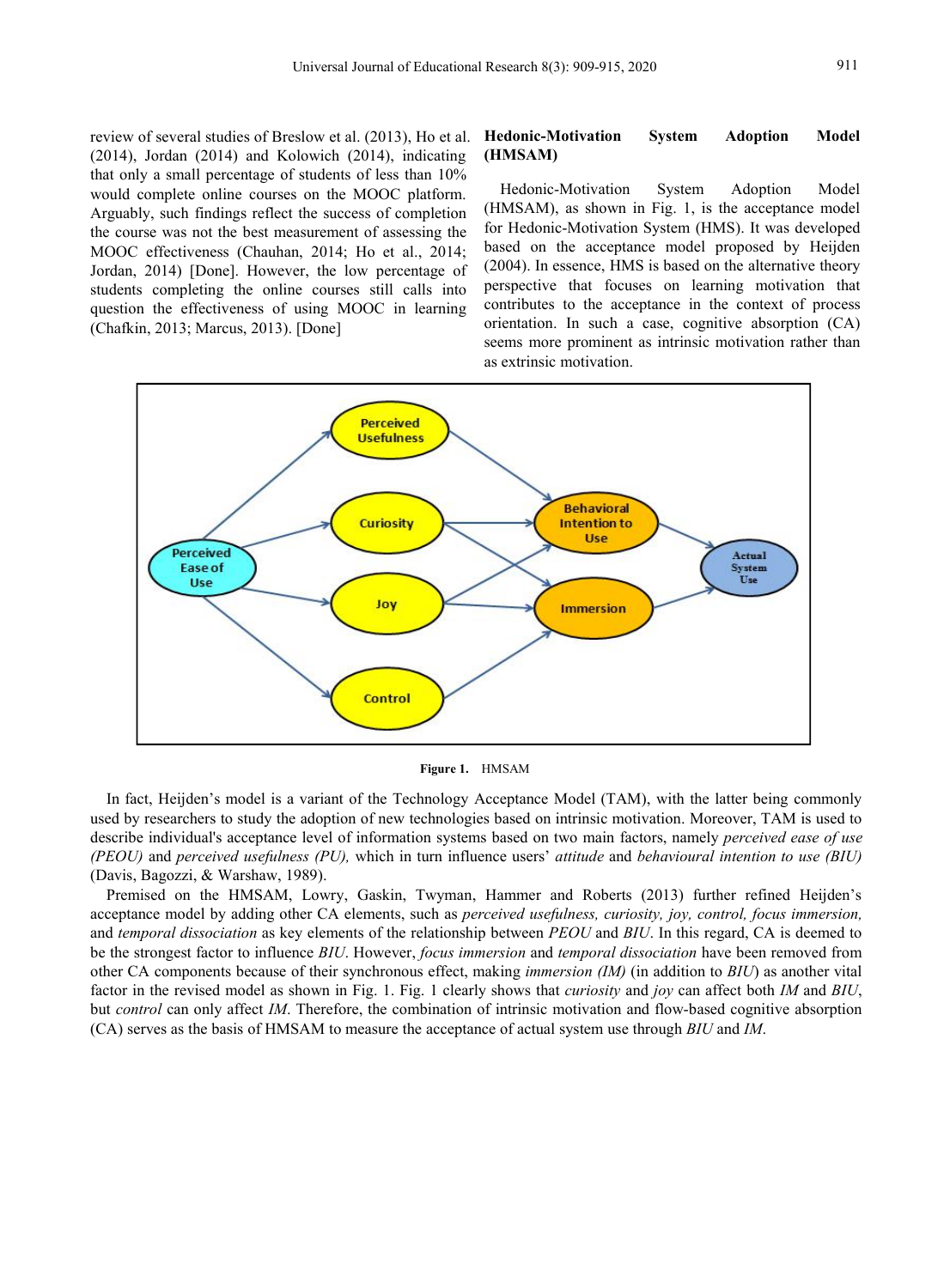# **3. Methodology**

Simple random sampling was carried out to select the study sample comprising 168 students from a population of 298 students, who were taking CAO course online. The study sample consisted of 23 male students and 59 female students, representing 28% and 72% of the respondents, respectively, who were assigned to an experimental group. Meanwhile 33 male students and 53 female students, representing 38% and 62% of the respondent, respectively, assigned to a control group. Both of the groups used MOOC with different percentage in their learning process for one semester but they were taught by the same lecturer.

The researchers developed a questionnaire consisting of 10 parts (from Part A to Part J) with 63 items as the main research instrument. Part A contains respondents' demographic information, such as gender, student id number, and educational background. Additionally, this part contains six items eliciting respondents' prior knowledge and their experiences in MOOC. Part B to Part I contain several items adapted from Lowry et al.'s (2013) HMSAM model. Finally, Part J contains 24 items constructed based on Chauhan's MOOC evaluation model (Chauhan, 2014). A pilot study was conducted to test the reliability of the questionnaire involving  $86$  and *IM* was  $r = .39$ ,  $p < .05$ ; the *r* between *curiosity* and undergraduates, yielding a Cronbach's Alpha coefficient of 0.87, which was above the minimum acceptable level. Assisted by research assistant, the respondents were administered with an online questionnaire using Google Form on the final week of the semester.

Bivariate correlation analysis based on Pearson correlation was performed to determine the strength of associations between factors with student acceptance of the integration of MOOC into CAO's traditional face-to-face learning for the CAO course at UPSI. Specifically, Pearson correlation coefficient, *r*, was used to determine the strength of relationships between the dependent variables and independent variables. In this

study, the independent variables were factors that could influence student acceptance of MOOC integration into face-to-face learning, namely *joy, control, curiosity* and *perceived usefulness*. The dependent variables were *immersion (IM)* and *behavioural intention to use (BIU)*, which are variables that were derived from the HMSAM model. The coefficient of correlation, *r*, ranges from -1.00 to +1.00 that indicates the strength and direction of the relationship between two variables. Furthermore, analysis of variance (ANOVA) and multiple regression analysis were performed to determine the predictors of student acceptance of the integration of MOOC into face-to-face learning for the CAO course.

In addition, independent sample t-test was performed to analyse the difference in effectiveness of MOOC between the treatment group and the control group. This test helped the researchers to determine whether the difference in effectiveness, if any, between the two groups was significant or not.

# **4. Discussion/ Analysis**

Analysis results obtained from the bivariate correlation analysis on treatment group showed that Pearson correlation coefficient, *r* between *perceived usefulness IM* was  $r = .35$ ,  $p < .05$ ; the *r* between *joy* and *IM* was r = .42, p < .05 and the *r* between *control* and *IM* was r  $=$  .41,  $p < .05$ . The same analysis showed that Pearson correlation coefficient, *r* between *perceived usefulness* and *BIU* was  $r = .39$ ,  $p < .05$ ; the *r* between *curiosity* and *BIU* was  $r = .32$ ,  $p < .05$ ; the *r* between *joy* and *BIU* was r = .38, p < .05 and the *r* between *control* and *BIU* was r  $= .15$ ,  $p > .05$ . In order to determine the predictors of student acceptance of the integration of MOOC into face-to-face learning in terms of *IM* and *BIU*, some of the research findings for the treatment group are shown in Table 1, Table 2 and Table 3.

| Model |            | Sum of Squares | df             | Mean Square |       | Sig.              |
|-------|------------|----------------|----------------|-------------|-------|-------------------|
|       | Regression | 3.866          |                | .967        | 9.505 | .000 <sub>b</sub> |
|       | Residual   | 7.830          | $\overline{a}$ | .102        |       |                   |
|       | Total      | 1.696          | $\delta$ 1     |             |       |                   |

**Table 1.** ANOVA analysis on *IM*

a.Dependent Variable: Immersion

b.Predictors:(Constant),Usefulness,Control,Curiosity,Joy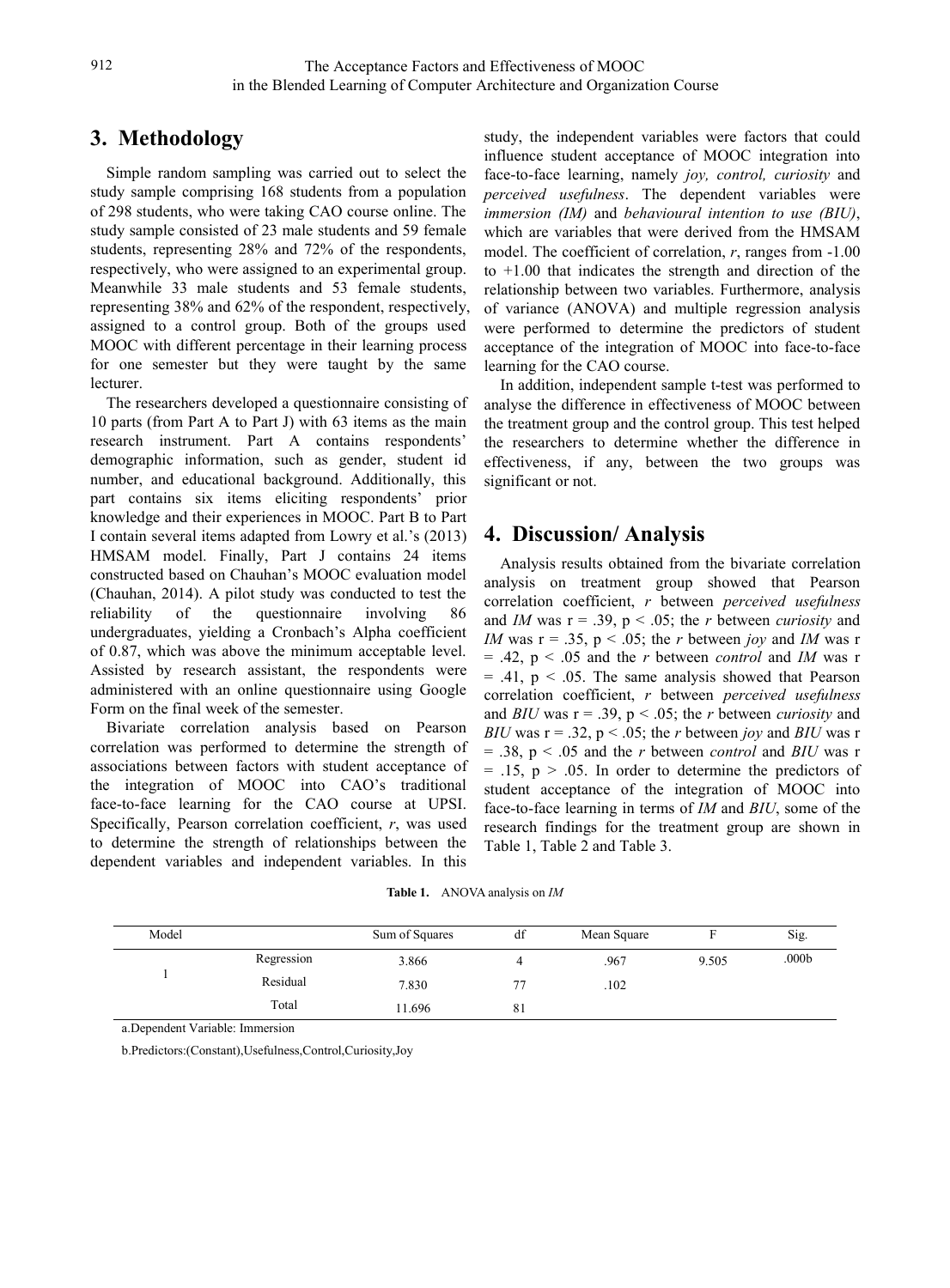Model Unstandardized nstandardized Standardized t S<br>
Coefficients Coefficients Coefficients t Sig. Collinearity Statistic B Std. Error Beta  $\qquad \qquad$  Beta Tolerance VIF  $1 \qquad \qquad$ (Constant) .504 .372 1.354 .180 Joy .157 .097 .187 .1610 .111 .111 .647 1.545 Control 373  $.373$   $.116$   $.320$   $.3220$   $.002$ .002 .878 1.138 Curiosity .084 .096 .094 .847 .385 .385 .754 1.326 Usefulness .170 .089 .226 1.916 .059 .059 .625 1.600

**Table 2.** Regression coefficient analysis on *IM*

a. Dependent Variable: Immersion

| <b>Table 3.</b><br>Variance percentage correlation analysis on <i>BIU</i> |  |
|---------------------------------------------------------------------------|--|
|---------------------------------------------------------------------------|--|

| Std. Error of<br>Model<br>Adjusted R<br>R Square<br>the Estimate<br>Square<br>.463a |        |              |         |
|-------------------------------------------------------------------------------------|--------|--------------|---------|
|                                                                                     |        |              | relatio |
|                                                                                     |        |              | Again   |
|                                                                                     | .51752 | .174<br>.215 | min11   |

a. Predictors: (Constant), Usefulness, Control, Curiosity, Joy

showed the mean score of MOOC effectiveness of the treatment group was  $(M = 2.84, SD = .51)$ , and the mean score of MOOC effectiveness of the control group was (M  $= 3.03$ , SD = .32), yielding a difference of .19 (T(166) = 2.90,  $p = .00$ ,  $p < .05$ ).

The bivariate correlation analysis carried out showed the relationship between *perceived usefulness* and *IM* was significant and low. Likewise, the relationship between *curiosity* and *IM* was significant and low. In contrast, the relationship between *joy* and *IM* was significant and medium and likewise, the relationship between *control* and *IM* was significant and medium. Such findings provide no evidence to support the null hypotheses  $H_{0,1-1}$ ,  $H<sub>0.1-2</sub>$ ,  $H<sub>0.1-3</sub>$ , and  $H<sub>0.1-4</sub>$ . Therefore, the analyses results showed *perceived usefulness*, *curiosity*, *joy*, and *control* were significantly correlated, albeit weak or moderate in  $(Beta_{(iov)} = .20,$ strength, with student acceptance of the integration of MOOC into face-to-face learning of the CAO course. In particular, *joy* was a dominant factor influencing student acceptance in terms of *IM*, followed by *control*,*perceived usefulness*, and *curiosity*. This particular finding is not consistent with previous findings of studies of HMSAM model, which showed *IM* was influenced by three out of four factors, namely *joy*, *control* and *curiosity*. Interestingly, analyses based on ANOVA, multiple linear regressions and variance percentage correlation showed that there were four significant predictors of  $IM$  (B<sub>1(joy)</sub>  $= .16$ ,  $B_{2(control)} = .37$ ,  $B_{3(curiosity)} = .10$ ,  $B_{4(usefulness)} = .17$ , p  $= .18$ ); (Beta<sub>(joy)</sub>  $= .19$ , Beta<sub>(control)</sub>  $= .32$ , Beta<sub>(curiosity)</sub>  $= .10$ , Beta<sub>(usefulness)</sub> = .23,  $p = .180$ ) and 33% of *IM* variances can be predicted by *control* as the most dominant predictor, followed by *perceived usefulness*, *joy* and *curiosity*.

The same bivariate correlation analysis showed that the relationship between *perceived usefulness* and *BIU* was significant and low. Likewise, the relationship between

**Table 3.** Variance percentage correlation analysis on *BIU curiosity* and *BIU* was significant and low. Similarly, the the Estimate Again, such findings provide no evidence to support the 1 .463a .215 .174 .51752 null hypotheses  $H_{0.1-5}$ ,  $H_{0.1-7}$ ,  $H_{0.1-8}$ . In contrast, the In meanwhile, the findings from independent t-test provides no evidence to support research hypothesis  $H_{1,1-6}$ . relationship between *joy* and *BIU* was significant and low. relationship between *control* and *BIU* was not significant and there was no relationship at all. As such, this finding Therefore, the results of correlational analyses showed that *perceived usefulness*, *joy*, and *curiosity* were significantly correlated with student acceptance of the integration of MOOC into face-to-face learning of the CAO course, but their relationships were quite weak. In particular, *perceived usefulness* was observed to be the most dominant factor, followed by *joy* and *curiosity*. The non-relationship between *control* and *BIU* is hardly surprising, given that the association between this construct and *BIU* has been consistently found to be not significant in most studies. Surprisingly, the analyses based on ANOVA, multiple linear regressions and variance percentage correlation showed that there were four significant predictors of *BIU* ( $B_{1(joy)} = .25$ ,  $B_{2(control)}$  $= .08, B_{3(curosity)} = .21, B_{4(usefulness)} = .24, p = .29);$  $Beta_{(control)} = .05$ ,  $Beta_{(curiosity)} = .16$ , Beta<sub>(usefulness)</sub> = .21,  $p = .29$ ) and 22% of *BIU* variances can be predicted by *joy* and *perceived usefulness* as the most dominant predictors, followed by *curiosity* and *control*. However, *control* had the least predictive power, attested by its very low regression coefficient and Beta values of .08 and .05, respectively. Effectively, this finding provided the evidence to support null hypothesis  $H<sub>0.1-6</sub>$ , indicating that there was no significant relationship between *control* and student acceptance in terms of *BIU*.

> In overall, clearly the particular research finding suggests that*curiosity* and *joy* can influence student acceptance of MOOC in the blended learning, especially in terms of *IM* and *BIU*, which is consistent with Heijden's (2004) assertion. Moreover, similar findings indicate that perceived usefulness also can influence both *IM* and *BIU*, which is not the case for the original HMSAM that suggests such a construct can only affect *BIU*. Accordingly, HMSAM was refined in light of the new findings of this study, as shown in Fig. 2.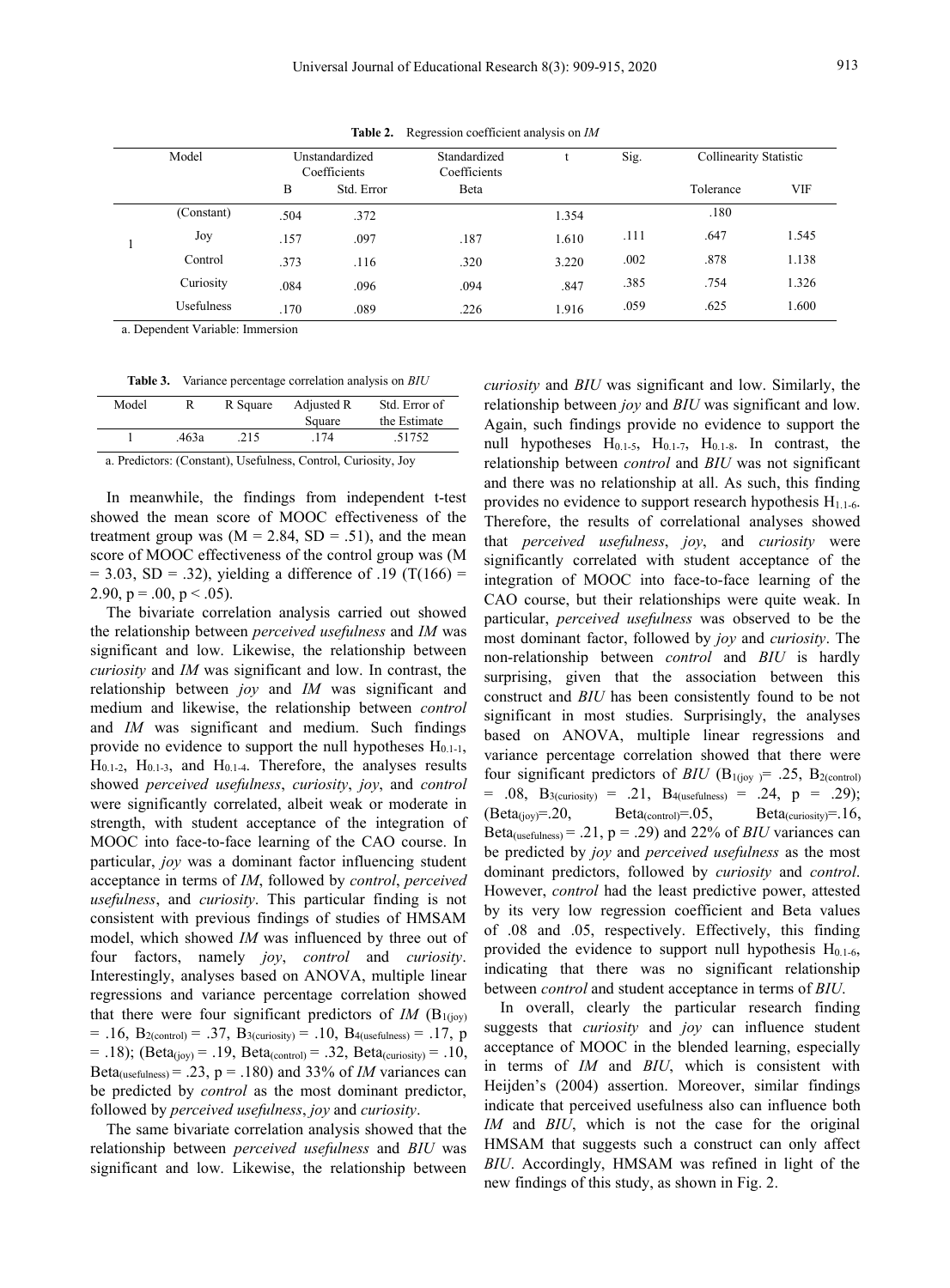

**Figure 2.** The refined HMSAM

Revealingly, the findings of independent t-test showed that the effectiveness of MOOC was significantly higher than face-to-face learning if the non-blended learning was implemented or only when 29% of MOOC was carried out. However, increasing the percentage of MOOC in the blended learning up to 71% was counterproductive, as MOOC effectiveness decreased quitesignificantly. Obviously, these findings reinforce the needs to strike a fine balance between the two types of learning in the blended learning approach. As demonstrated, for effective MOOC, the percentage of face-to-face learning should be more than 29%, ideally ranging from 30% to 70%, which is naturally governed by the nature of the subject matter. Overall, this study shows that MOOC is a potent platform for blended learning, but its effectiveness relies on appropriate division of learning between online and face-to-face learning.

## **5. Conclusions**

The study was carried out to investigate the acceptance factor and the effectiveness of MOOC in the blended learning of CAO course at UPSI. The findings of this study is significant in order to support the 9<sup>th</sup> shift of Malaysia Education Blueprint for Higher Education for 2015 to 2025 (Ministry of Education Malaysia, 2015), by providing the result of the pioneer execution of MOOC in the blended learning, by one out of 10 selected common  $\begin{bmatrix} 2 \end{bmatrix}$ courses.

## **Limitation and Study Forward**

This study is useful in educational technology area

where it shows that MOOC is a potent platform for blended learning, but its effectiveness relies on appropriate division of learning between online and face-to-face mode. Therefore the study on teaching and learning strategies, techniques and tools are widely open in order to improve the effectiveness of blended learning in the future.

#### **Acknowledgment**

Author should present list of acknowledgement at the end. Any financial or nonfinancial support for the study should be The researchers wish to thank the Research Management Centre, UPSI for the University Research Grant (2016-0175-109-01) that helped fund the study and to the Ministry of Education, Malaysia that helped fund the MOOC project in 2015. Also special thanks to research assistant Mohamad Farahim bin Mohd Sanimin of his enduring assistance.

## th shift of **REFERENCES**

- [1] Abdul, H.F.H., & Aris, N.S. (2016). Persepsi Pelajar Terhadap Pembelajaran Teradun. Journal of Technical and Vocational Education, 1(2), 53-63. [Done]
- Allen, I.E., & Seaman, J. (2010). Class Differences: Online Education in the United States. Resource document.<br>Babson Survey Research Group. Survey Research Group. [https://files.eric.ed.gov/fulltext/ED529952.pdf.](https://files.eric.ed.gov/fulltext/ED529952.pdf) Accessed 15 January 2017.
- [3] Alraimi, K.M., Zo, H., & Ciganek, A.P. (2015).